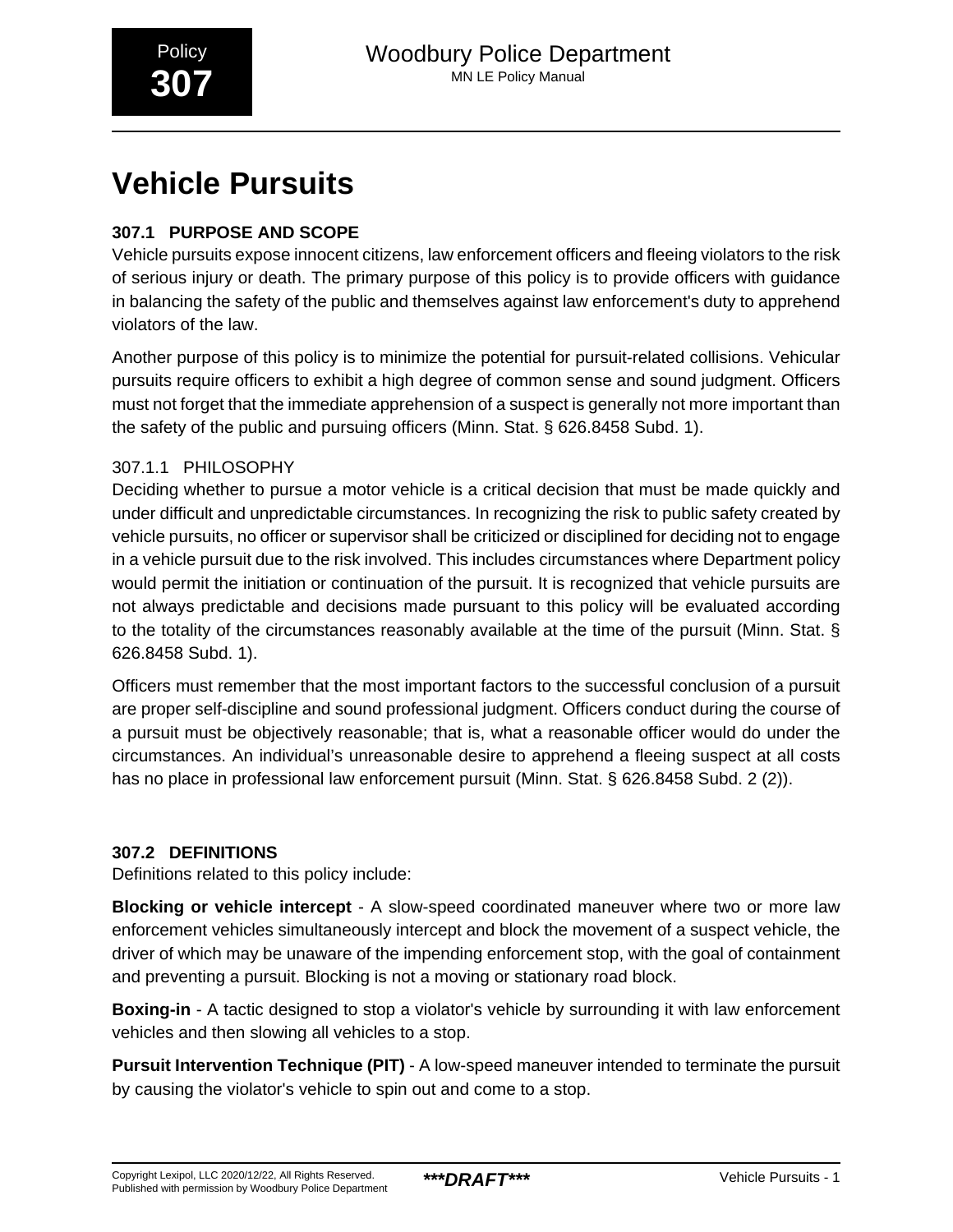**Ramming** - The deliberate act of impacting a violator's vehicle with another vehicle to functionally damage or otherwise force the violator's vehicle to stop.

**Roadblocks** - A tactic designed to stop a violator's vehicle by intentionally placing a vehicle or other immovable object in the path of the violator's vehicle.

**Tactical Vehicle Intercept (TVI)-** A technique used following a successful PIT maneuver in which a squad car other than the squad that initiated the PIT maneuver is used to block the suspect vehicle from further escape.

**Tire deflation device** - A device that extends across the roadway and is designed to puncture the tires of the pursued vehicle.

**Vehicle pursuit** - An event in which a peace officer initiates a vehicular stop and a driver resists the signal or order to stop by increasing speed, taking evasive action or otherwise refusing to stop the vehicle.

# **307.3 OFFICER RESPONSIBILITIES**

It is the policy of this department that a vehicle pursuit shall be conducted with at least one flashing red warning lamp visible from the front and a siren that is sounded when necessary to warn pedestrians or other drivers (Minn. Stat. § 169.17 and Minn. Stat. § 169.68).

Operating an emergency vehicle in a pursuit with emergency lights and siren does not relieve the operator of an authorized emergency vehicle of the duty to drive with due regard for the safety of all persons, and does not protect the driver from the consequences of a reckless disregard for the safety of others.

# 307.3.1 PURSUIT CONSIDERATIONS

Officers are authorized to initiate a pursuit when it is reasonable to believe that a suspect is attempting to evade arrest or detention by fleeing in a vehicle that has been given a signal to stop by a peace officer. Officers shall weigh the risks of weather immediate capture of the offender is clearly in the best interest of the community when deciding to pursue or continue a pursuit.

The following factors individually and collectively shall be considered in deciding whether to initiate or continue a pursuit (Minn. Stat. § 626.8458 Subd. 2(2); Minn. R. § 6700.2701):

- (a) Seriousness of the known or reasonably suspected crime and its relationship to community safety.
- (b) The importance of protecting the public and balancing the known or reasonably suspected offense and the apparent need for immediate capture against the risks to officers, innocent motorists and others.
- (c) Apparent nature of the fleeing suspect (e.g., whether the suspect represents a serious threat to public safety).
- (d) The identity of the suspect has been verified and there is comparatively minimal risk in allowing the suspect to be apprehended at a later time.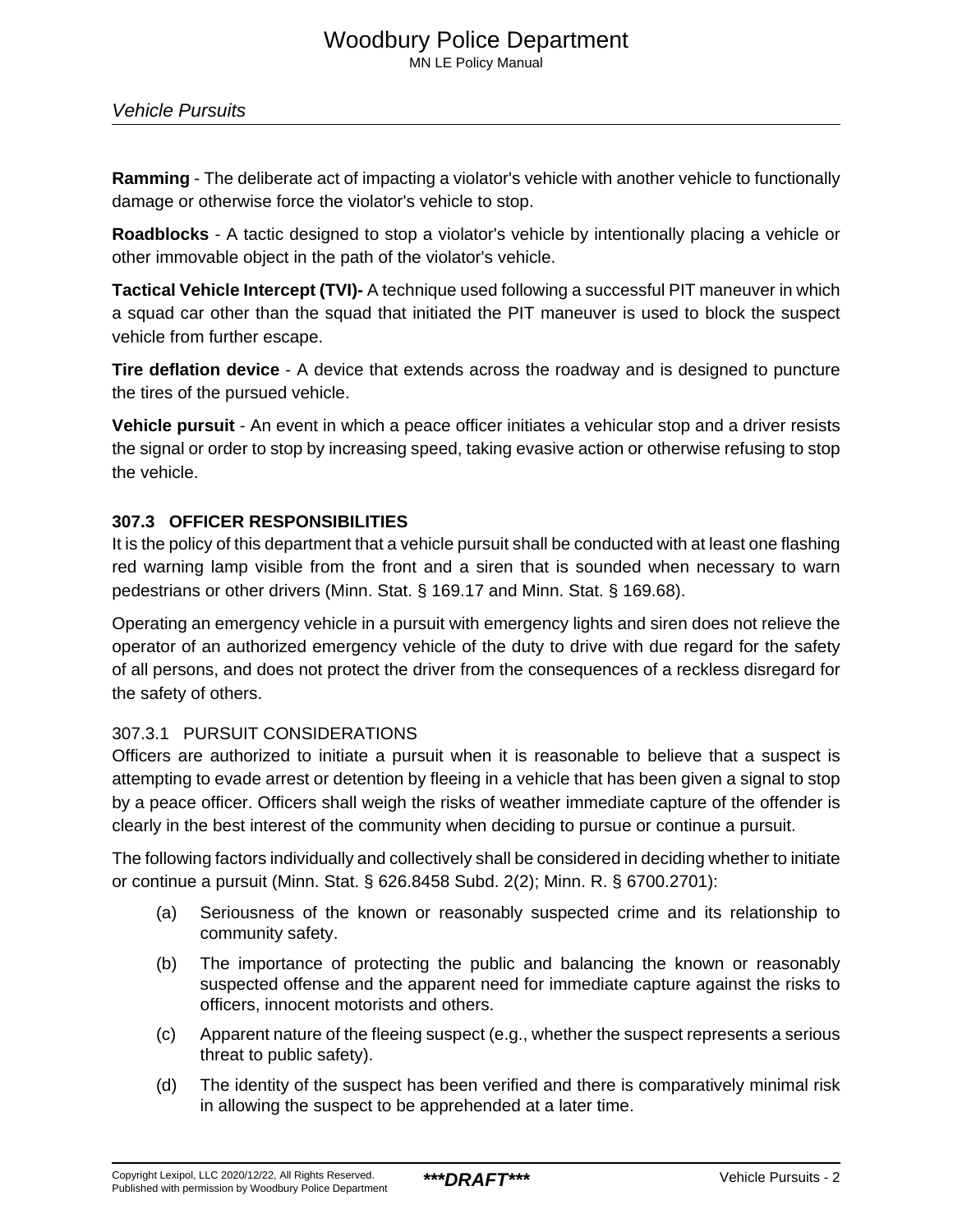- (e) Safety of the public in the area of the pursuit, including the type of area, time of day, the amount of vehicular and pedestrian traffic (e.g., school zones) and the speed of the pursuit relative to these factors.
- (f) Pursuing officer's familiarity with the area of the pursuit, the quality of radio communications between the pursuing units and the dispatcher/supervisor, and the driving capabilities of the pursuing officers under the conditions of the pursuit.
- (g) Weather, traffic and road conditions that unreasonably increase the danger of the pursuit when weighed against the risks resulting from the suspect's escape.
- (h) Performance capabilities of the vehicles used in the pursuit in relation to the speeds and other conditions of the pursuit.
- (i) Vehicle speeds.
- (j) Other persons in or on the pursued vehicle (e.g., passengers, co-offenders and hostages).
- (k) Age of the suspect and occupants.
- (l) Availability of other resources, such as aircraft assistance.
- (m) The police unit is carrying passengers other than on-duty Woodbury officers. Pursuits should not be undertaken with a prisoner in the pursuit vehicle unless exigent circumstances exist, and then only after the need to apprehend the suspect is weighed against the safety of the prisoner in transport. A unit containing more than a single prisoner should not participate in a pursuit.

## 307.3.2 WHEN TO TERMINATE A PURSUIT

Pursuits should be discontinued whenever the totality of objective circumstances known or which reasonably ought to be known to the officer or supervisor during the pursuit indicates that the present risks of continuing the pursuit reasonably appear to outweigh the risks resulting from the suspect's escape.

The above pursuit considerations are expressly included herein and will apply equally to the decision to discontinue as well as the decision to initiate a pursuit. Officers and supervisors must objectively and continuously weigh the seriousness of the offense against the potential danger to innocent motorists, themselves and the public when electing to continue a pursuit. In the context of this policy, the term "terminate" shall be construed to mean discontinue or to stop chasing the fleeing vehicle.

In addition to the factors listed above, the following factors should be considered when deciding whether to terminate a pursuit (Minn. Stat. § 626.8458 Subd. 2 (2); Minn. R. § 6700.2701):

- (a) When directed to terminate the pursuit by a supervisor.
- (b) Distance between the pursuing officers and the fleeing vehicle is so great that further pursuit would be futile or require the pursuit to continue for an unreasonable time or distance.
- (c) Pursued vehicle's location is no longer definitely known.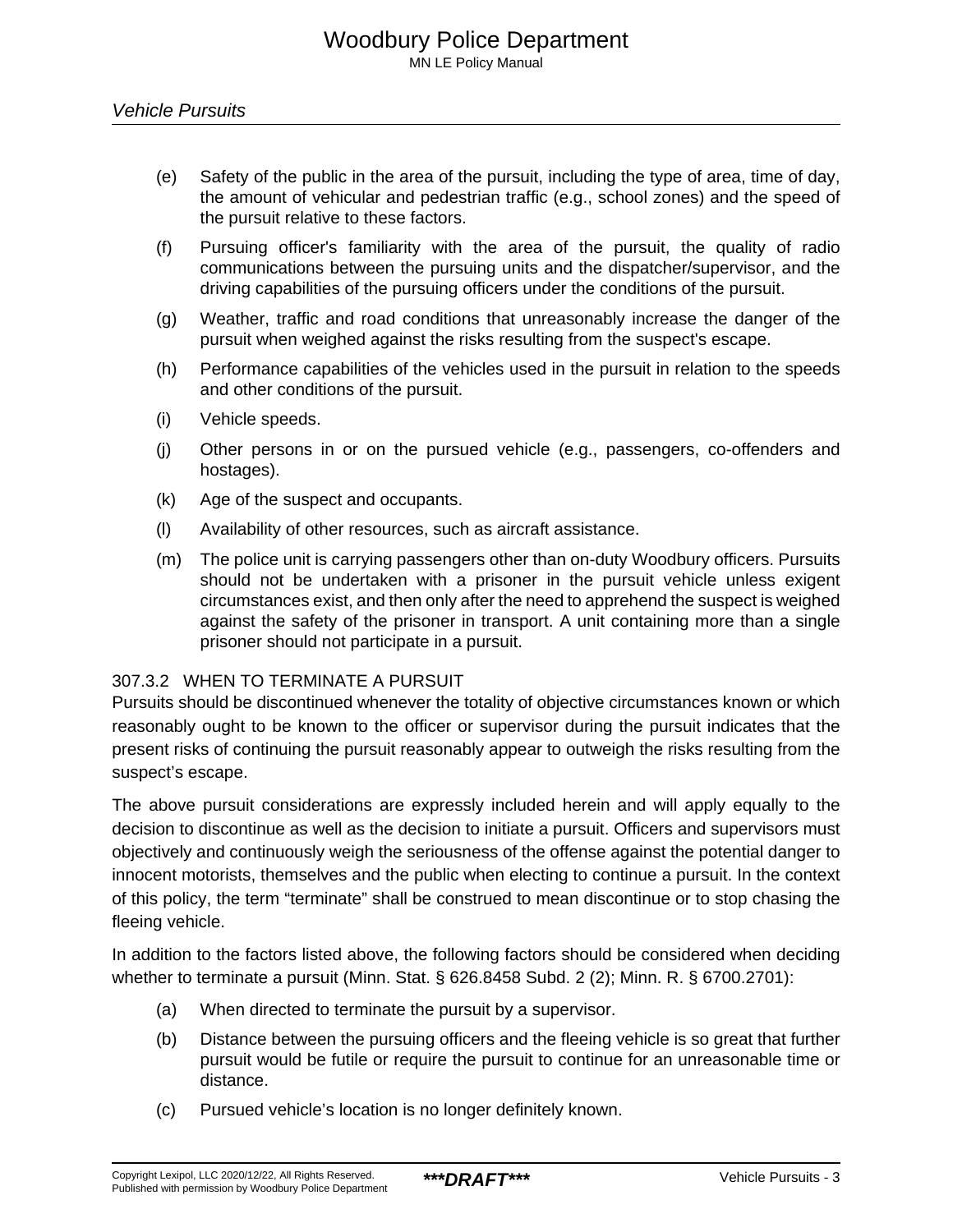- (d) Officer's pursuit vehicle sustains damage or a mechanical failure that renders it unsafe to drive.
- (e) Officer's pursuit vehicle suffers an emergency equipment failure that causes the vehicle to no longer qualify for emergency operation use.
- (f) Extended pursuits of violators for misdemeanors not involving abuse or risk of serious harm (independent of the pursuit) are discouraged.
- (g) Hazards to uninvolved bystanders or motorists.
- (h) If the identity of the offender is known and it does not reasonably appear that the need for immediate capture outweighs the risks associated with continuing the pursuit, officers should strongly consider discontinuing the pursuit and apprehending the offender at a later time.
- (i) When radio communications are broken or inadequate.
- (j) When the danger that the continued pursuit poses to the public, the officers or the suspect is too great, balanced against the risk of allowing the suspect to remain at large.
- (k) Any time the pursuing officer is required to give medical aid. If any person is injured during the course of the pursuit, the involved officer(s) will provide care as soon as practicable or make arrangements for providing medical care.
- (l) Any time the pursuing officer has any passenger in the vehicle other than another Woodbury officer. If initiation of a pursuit is absolutely necessary, the passenger(s) must first be safely and responsibly removed from the police vehicle.
- (m) If the vehicle is a motorcycle with a passenger, who is not the probable cause suspect of a violent felony, the vehicle will not be pursued.

## 307.3.3 SPEED LIMITS

The speed of a pursuit is a factor that should be evaluated on a continuing basis by the officer and supervisor. Evaluation of vehicle speeds shall take into consideration public safety, officer safety and the safety of the occupants of the fleeing vehicle.

Should high vehicle speeds be reached during a pursuit, officers and supervisors shall also consider these factors when determining the reasonableness of the speed of the pursuit:

- (a) Pursuit speeds have become unreasonably unsafe for the surrounding conditions.
- (b) Pursuit speeds have exceeded the driving ability of the officer.
- (c) Pursuit speeds are beyond the capabilities of the pursuit vehicle thus making its operation unsafe.

# **307.4 PURSUIT UNITS**

Pursuit units should be limited to two vehicles. However, the number of units involved will vary with the circumstances (Minn. R. § 6700.2701 (B)).

An officer or supervisor may request additional units to join a pursuit if, after assessing the factors outlined above, it appears that the number of officers involved would be insufficient to safely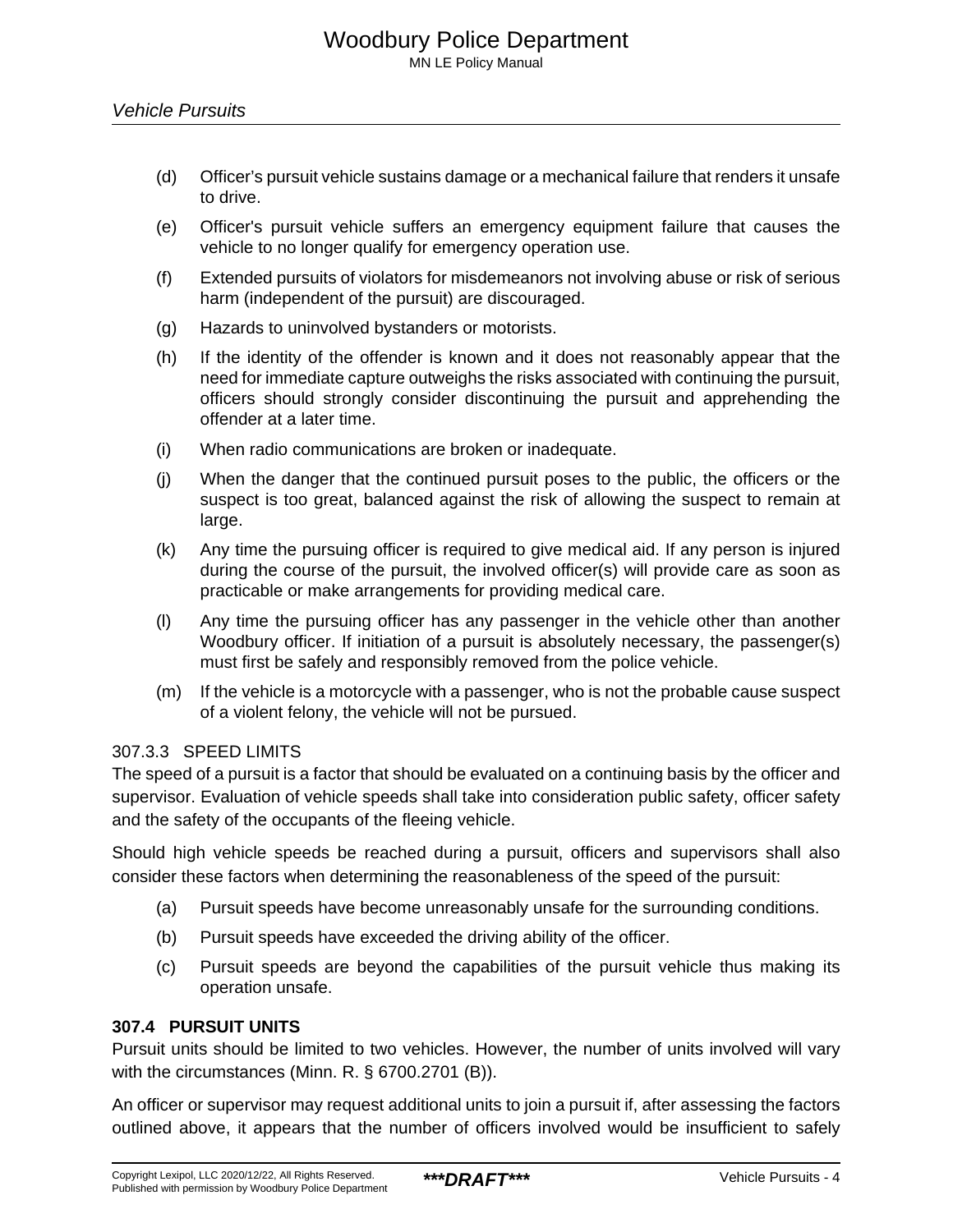arrest the suspect(s). All other officers shall stay out of the pursuit but should remain alert to its progress and location. Any officer who drops out of a pursuit may then, if necessary, proceed to the termination point at legal speeds, following the appropriate rules of the road. Additional units in this instance include a supervisor, a canine unit, and/or a unit to assist with the tactical vehicle intercept (TVI) if a pursuit intervention technique (PIT) is attempted.

Officers operating an authorized emergency vehicle (i.e. unmarked vehicle) other than a marked or specially marked police vehicle (as defined by Minn § 160.01 subd. 5 and § 169.98) may engage in a pursuit only for a brief period of time and only in locations of good driver sight distance and low traffic congestion. A marked or specially marked police vehicle should take over the pursuit as soon as possible. The authorized emergency vehicle may continue as a secondary unit until relieved by a marked or specially marked police vehicle.

# 307.4.1 VEHICLES WITHOUT EMERGENCY EQUIPMENT

Vehicles not equipped with red light and siren are prohibited from initiating or joining in any pursuit. Officer(s) in such vehicles may provide support to pursuing units as long as their vehicle is operated in compliance with all traffic laws.

# 307.4.2 PRIMARY UNIT RESPONSIBILITIES

The initial pursuing officer will be designated as the primary pursuit unit and will be responsible for the conduct of the pursuit unless it is unable to remain reasonably close enough to the violator's vehicle. The primary responsibility of the officer initiating the pursuit is the apprehension of the suspect(s) without unreasonable danger to him/herself or other persons (Minn. Stat. § 626.8458 Subd. 2 (4)).

The primary unit should notify Dispatch, commencing with a request for priority radio traffic, that a vehicle pursuit has been initiated, and as soon as practicable provide information including, but not limited to:

- (a) Reason for the pursuit.
- (b) Location and direction of travel.
- (c) Speed of the fleeing vehicle.
- (d) Description of the fleeing vehicle and license number, if known.
- (e) Number of occupants.
- (f) The identity or description of the known occupants.
- (g) Weather, road and traffic conditions.
- (h) Identity of other agencies involved in the pursuit.
- (i) Information concerning the use of firearms, threat of force, injuries, hostages or other unusual hazards.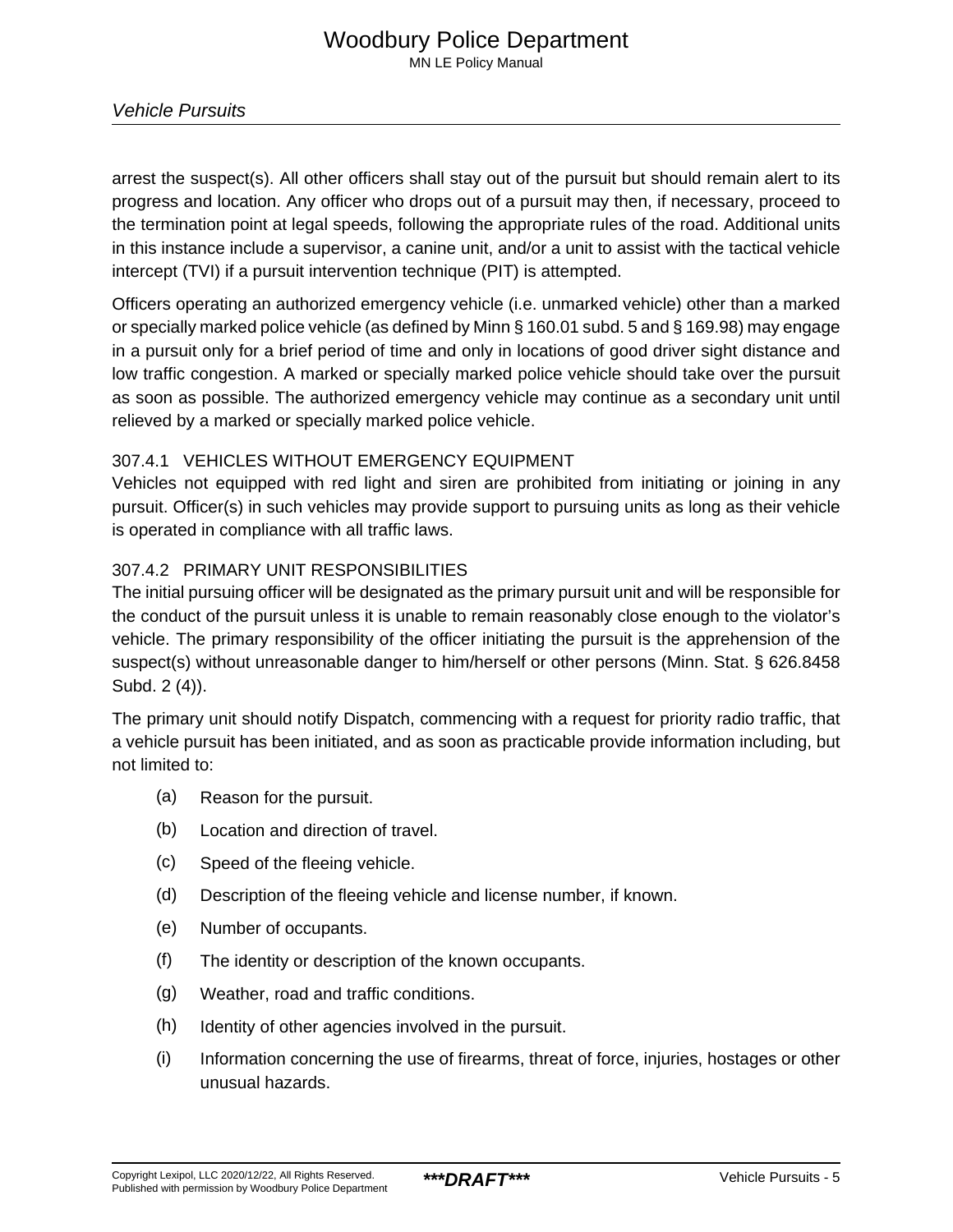(j) Request for medical assistance for any person injured in the course of the pursuit (Minn. Stat. § 626.8458 Subd. 2 (6); Minn. R. § 6700.2701).

Unless relieved by a supervisor or secondary unit, the officer in the primary unit shall be responsible for broadcasting the progress of the pursuit. Unless circumstances reasonably indicate otherwise, the primary unit should relinquish the responsibility of broadcasting the progress of the pursuit to a secondary unit or aircraft joining the pursuit to minimize distractions and allow the primary unit to concentrate foremost on safe pursuit tactics (Minn. R. § 6700.2701).

## 307.4.3 SECONDARY UNITS RESPONSIBILITIES

The second officer in the pursuit is responsible for the following (Minn. R. § 6700.2701):

- (a) Immediately notifying the dispatcher of entry into the pursuit.
- (b) Remaining at a safe distance behind the primary unit unless directed to assume the role of primary officer, or if the primary unit is unable to continue the pursuit.
- (c) Broadcasting the progress of the pursuit unless the situation indicates otherwise.
- (d) Serve as backup to the primary unit once the subject has been stopped.

## 307.4.4 PURSUIT DRIVING TACTICS

The decision to use or not use specific driving tactics requires the same assessment of considerations outlined in the factors to be considered concerning pursuit initiation and termination. The following are tactics for units involved in the pursuit (Minn. Stat. § 626.8458 Subd.  $2(3)$ :

- (a) Officers, considering their driving skills and vehicle performance capabilities, will space themselves from other involved vehicles such that they are able to see and avoid hazards or react safely to maneuvers by the fleeing vehicle.
- (b) Officers may proceed past a red, or stop signal, or stop sign but only after slowing down and utilizing a flashing red lamp or siren as may be necessary for safe operation (Minn. Stat. § 169.03, Subd. 2).
- (c) As a general rule, officers shall not pursue a vehicle driving the wrong way on a roadway, highway, or freeway (Minn. Stat. § 169.03). In the event the pursued vehicle does so, the following tactics should be considered:
	- 1. Request assistance from an available air unit.
	- 2. Maintain visual contact with the pursued vehicle by paralleling on the correct side of the roadway.
	- 3. Request other units to observe exits available to the suspects.
- (d) Notify the Minnesota State Patrol or other law enforcement agency if it appears the pursuit may enter their jurisdiction.
- (e) Officers involved in a pursuit should not attempt to pass other units unless the situation indicates otherwise or they are requested to do so by the primary unit, and a clear understanding of the maneuver process exists between the involved officers.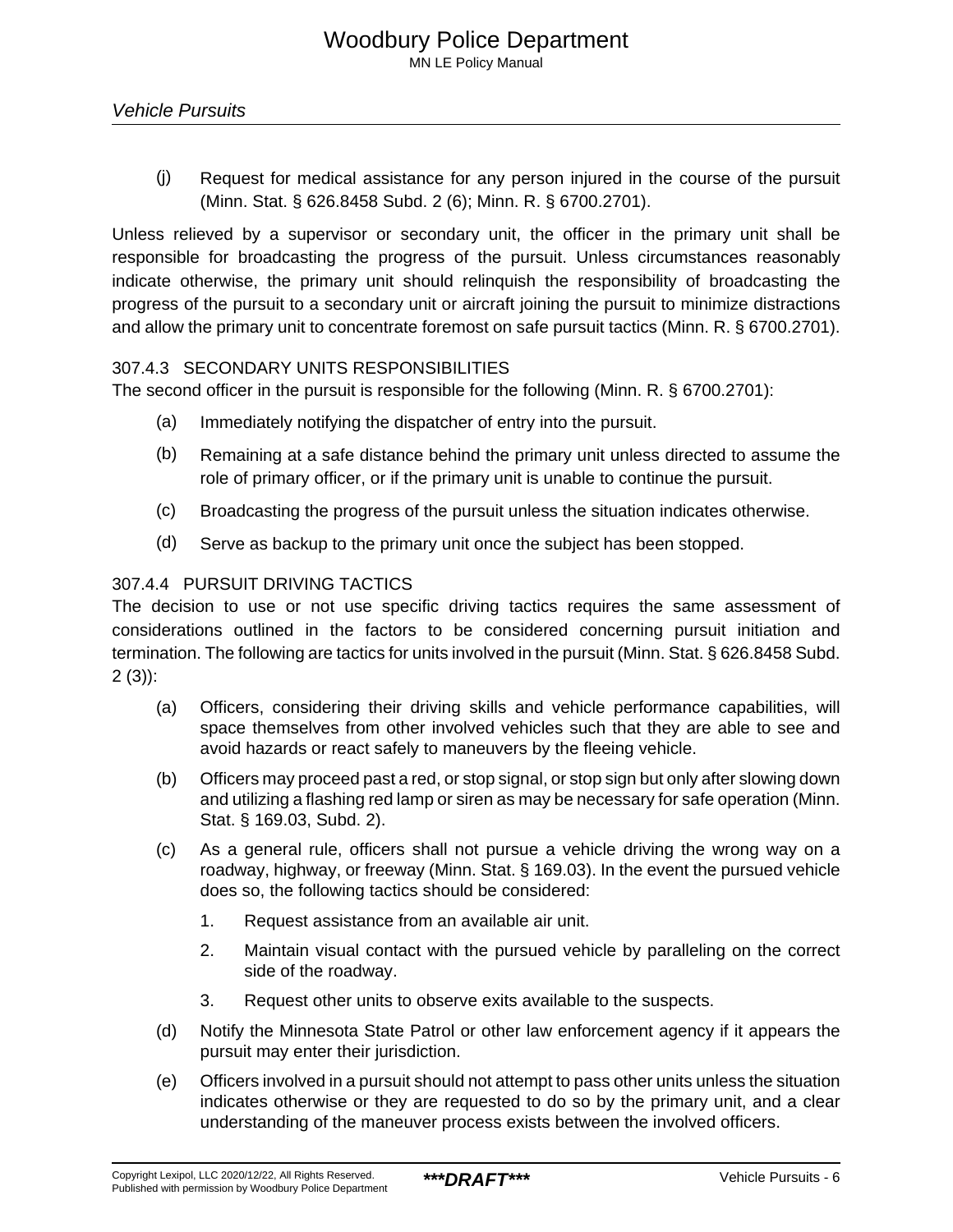# 307.4.5 TACTICS/PROCEDURES FOR UNITS NOT INVOLVED IN THE PURSUIT

There should be no paralleling of the pursuit route. Officers are authorized to use emergency equipment at intersections along the pursuit path to clear intersections of vehicular and pedestrian traffic to protect the public. Officers should remain in their assigned area and should not become involved with the pursuit unless directed otherwise by a supervisor.

Non-pursuing personnel needed at the termination of the pursuit should respond in an appropriate manner in compliance with policy 309 : Officer Response to Calls.

# 307.4.6 PURSUIT TRAILING

In the event the initiating unit from this agency relinquishes control of the pursuit to another unit or jurisdiction, that initiating unit may, with permission of a supervisor, trail the pursuit to the termination point in order to provide necessary information and assistance for the arrest of the suspect(s).

The term "trail" means to follow the path of the pursuit at a safe speed while obeying all traffic laws and without activating emergency equipment. If the pursuit is at a slow rate of speed, the trailing unit will maintain sufficient distance from the pursuit units so as to clearly indicate an absence of participation in the pursuit.

# 307.4.7 AIRCRAFT ASSISTANCE

When available, aircraft assistance should be requested. Once the air unit has established visual contact with the pursued vehicle, it may assume control over the pursuit. The primary and secondary ground units should consider whether the participation of an aircraft warrants their continued involvement in the pursuit (Minn. Stat. § 626.8458 Subd. 2 (4)).

The air unit may coordinate the activities of resources on the ground, report progress of the pursuit and provide officers and supervisors with details of upcoming traffic congestion, road hazards or other pertinent information to evaluate whether to continue the pursuit. If ground units are not within visual contact and the air unit determines that it is unsafe to continue the pursuit, the air unit should recommend terminating the pursuit.

# **307.5 SUPERVISORY CONTROL AND RESPONSIBILITIES**

It is the policy of this department that available supervisory and management control will be exercised over all vehicle pursuits involving officers from this department (Minn. Stat. § 626.8458 Subd. 2 (4); Minn. R. § 6700.2701).

The field supervisor of the officer initiating the pursuit, or if unavailable, the nearest field supervisor will be responsible for the following:

(a) Upon becoming aware of a pursuit, immediately notify involved officers and Dispatch of supervisory presence and ascertaining all reasonably available information to continuously assess the situation and risk factors associated with the pursuit in order to ensure that the pursuit is conducted within established Department guidelines.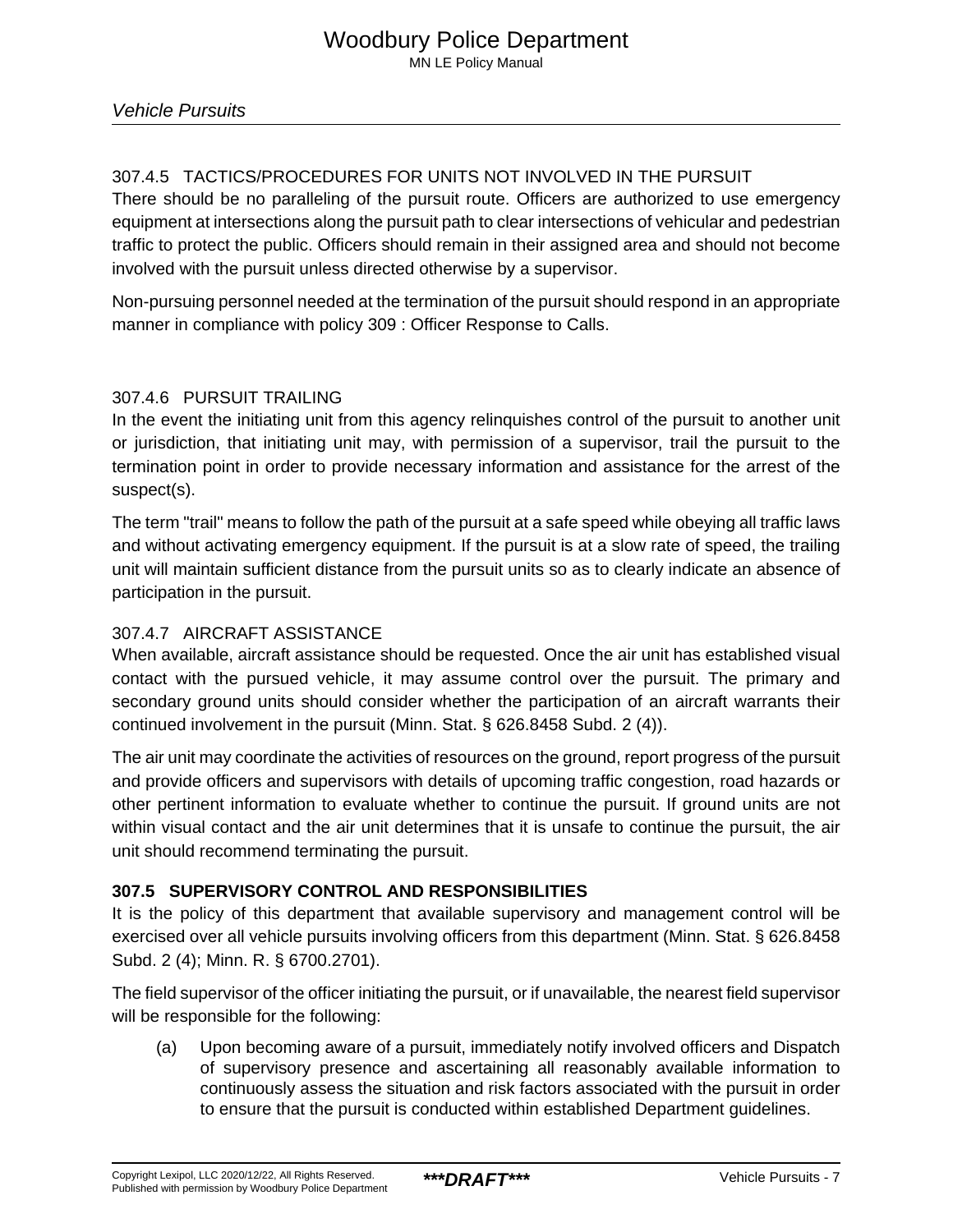- (b) Engage in the pursuit (as outlined in 308.4 PURSUIT UNITS), when appropriate, to provide on-scene supervision.
- (c) Exercise management and control of the pursuit even if not engaged in it.
- (d) Ensure that no more than the number of required law enforcement units needed are involved in the pursuit under the guidelines set forth in this policy.
- (e) Direct that the pursuit be terminated if, in his/her judgment, it is not justified to continue the pursuit under the guidelines of this policy.
- (f) Ensure that aircraft assistance is requested if available.
- (g) Ensure that the proper radio channel is being used.
- (h) Ensure the notification and/or coordination of outside agencies if the pursuit either leaves or is likely to leave the jurisdiction of this agency.
- (i) Control and manage WPD units when a pursuit enters another jurisdiction.
- (j) Prepare a post-pursuit critique and analysis of the pursuit for training purposes.

#### 307.5.1 SHIFT SERGEANT RESPONSIBILITIES

Upon becoming aware that a pursuit has been initiated, the Shift Sergeant should monitor and continually assess the situation and ensure the pursuit is conducted within the guidelines and requirements of this policy. The Shift Sergeant has the final responsibility for the coordination, control and termination of a vehicle pursuit and shall be in overall command (Minn. Stat. § 626.8458 Subd. 2 (4); Minn. R. § 6700.2701).

The Shift Sergeant shall review all pertinent reports for content and forward them to the Commander.

#### **307.6 COMMUNICATIONS**

If the pursuit is confined within the City limits, radio communications will be conducted on the primary channel unless instructed otherwise by a supervisor or communications dispatcher. If the pursuit leaves the jurisdiction of this department or such is imminent, involved units should, whenever available, switch radio communications to an emergency channel most accessible by participating agencies and units (Minn. R. § 6700.2701).

#### 307.6.1 DISPATCH RESPONSIBILITIES

Upon notification that a pursuit has been initiated, Dispatch will be responsible for the following (Minn. Stat. § 626.8458 Subd. 2 (4)):

- (a) Coordinate pursuit communications of the involved units and personnel.
- (b) Notify and coordinate with other involved or affected agencies as practicable.
- (c) Ensure that a supervisor is notified of the pursuit.
- (d) Assign an incident number and log all pursuit activities.
- (e) Broadcast pursuit updates as well as other pertinent information as necessary.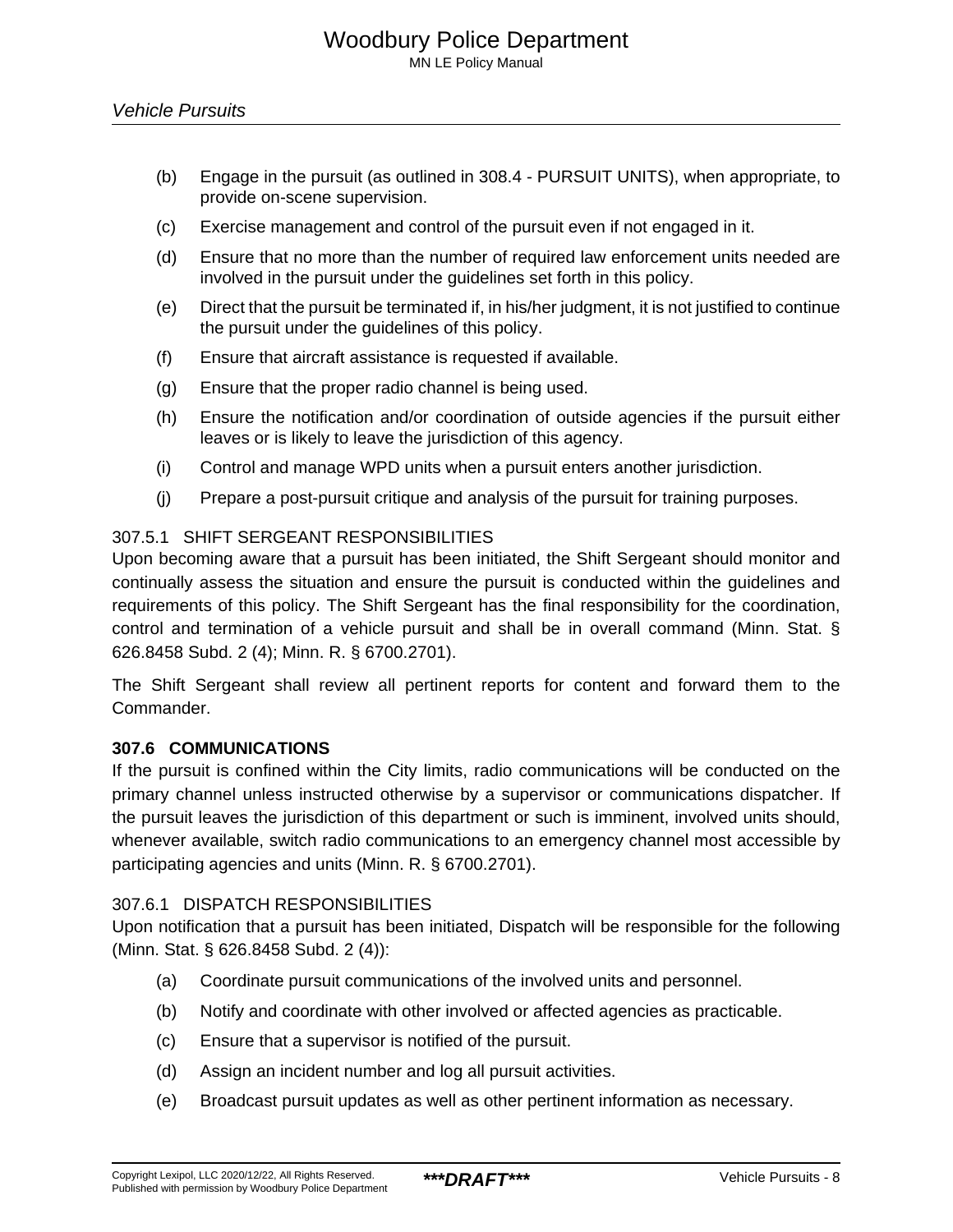# 307.6.2 LOSS OF PURSUED VEHICLE

When the pursued vehicle is lost, the primary unit should broadcast pertinent information to assist other units in locating the vehicle. The primary unit will be responsible for coordinating any further search for either the pursued vehicle or suspects fleeing on foot.

# **307.7 INTER-JURISDICTIONAL CONSIDERATIONS**

When a pursuit enters another agency's jurisdiction, the primary officer or supervisor, taking into consideration distance traveled, unfamiliarity with the area and other pertinent facts, should determine whether to request the other agency to assume the pursuit. Unless entry into another jurisdiction is expected to be brief, it is generally recommended that the primary officer or supervisor ensure that notification is provided to the dispatcher and to each outside jurisdiction into which the pursuit is reasonably expected to enter, regardless of whether such jurisdiction is expected to assist (Minn. Stat. § 626.8458 Subd. 2 (5); Minn. R. § 6700.2701).

If a pursuit from another agency enters the Department's jurisdiction, Dispatch should update the on-duty supervisor.

# 307.7.1 ASSUMPTION OF PURSUIT BY ANOTHER AGENCY

Woodbury Police Department officers will discontinue the pursuit when another agency has assumed the pursuit unless continued assistance of the Woodbury Police Department is requested by the agency assuming the pursuit. Upon discontinuing the pursuit, the primary unit may proceed upon request, with or at the direction of a supervisor, to the termination point to assist in the investigation.

The role and responsibilities of officers at the termination of a pursuit initiated by this department shall be coordinated with appropriate consideration of the units from the agency assuming the pursuit.

Notification of a pursuit in progress should not be construed as a request to join the pursuit. Requests to or from another agency to assume a pursuit should be specific. Because of communication limitations between local agencies, a request for another agency's assistance will mean that its personnel will assume responsibilities for the pursuit. For the same reasons, when a pursuit leaves another jurisdiction and a request for assistance is made to this department, the other agency should relinquish control.

# 307.7.2 PURSUITS EXTENDING INTO THIS JURISDICTION

The agency that initiates a pursuit shall be responsible for conducting the pursuit. Units from this department should not join a pursuit unless specifically requested to do so by the agency whose peace officers are in pursuit. The exception to this is when a single unit from the initiating agency is in pursuit. Under this circumstance, a unit from this department may join the pursuit until sufficient units from the initiating agency join the pursuit.

When a request is made for this department to assist or take over a pursuit from another agency that has entered this jurisdiction, the supervisor should consider these additional following factors:

(a) Ability to maintain the pursuit.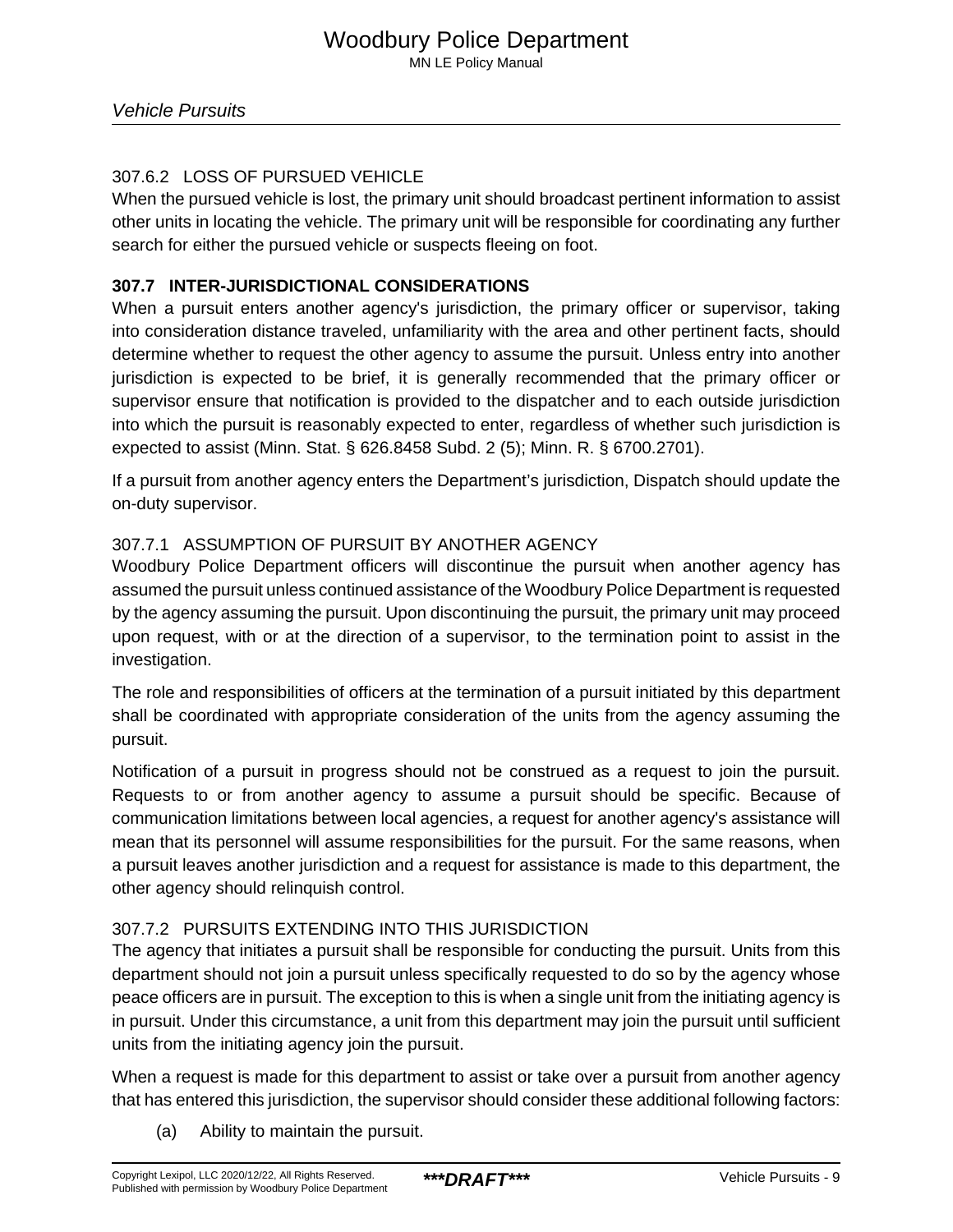MN LE Policy Manual

- (b) Circumstances serious enough to continue the pursuit.
- (c) Adequate staffing to continue the pursuit.
- (d) The public's safety within this jurisdiction.
- (e) Safety of the pursuing officers.

As soon as practicable, a supervisor should review a request for assistance from another agency. A supervisor, after consideration of the above factors, may decline to assist in or assume the other agency's pursuit.

Assistance to a pursuing outside agency by officers of this department will terminate at the City limits provided that the pursuing peace officers have sufficient assistance from other sources. Ongoing participation from this department may continue only until sufficient assistance is present.

In the event that a pursuit from another agency terminates within this jurisdiction, officers shall provide appropriate assistance to peace officers from the outside agency including, but not limited to, scene control, coordination and completion of supplemental reports and any other assistance requested or needed.

## **307.8 PURSUIT INTERVENTION**

Pursuit intervention is an attempt to terminate the ability of a suspect to continue to flee in a motor vehicle through tactical application of technology, road spikes, blocking, boxing, PIT (Pursuit Intervention Technique), ramming or roadblock procedures.

## 307.8.1 WHEN USE AUTHORIZED

Use of pursuit intervention tactics should be employed at the officer's discretion in conjunction with their training and experience. In deciding whether to use intervention tactics, officers/supervisors should balance the risks of allowing the pursuit to continue with the potential hazards arising from the use of each tactic to the public, the officers and persons in or on the pursued vehicle. With these risks in mind, the decision to use any intervention tactic should be reasonable in light of the circumstances apparent to the officer at the time of the decision (Minn. Stat. § 626.8458 Subd. 2; Minn. R. § 6700.2701).

It is imperative that officers act within legal bounds using good judgment and accepted practices.

## 307.8.2 USE OF FIREARMS

The use of firearms to disable a pursued vehicle is not generally an effective tactic and involves all the dangers associated with discharging firearms. Officers should not utilize firearms during a pursuit unless the conditions and circumstances meet the requirements authorizing the use of deadly force. If deadly force is authorized, officers need to consider if a firearm discharge could strike someone other than the suspect(s), and consider the risk of the suspect vehicle going out of control after being hit, as well as the associated risk to public safety.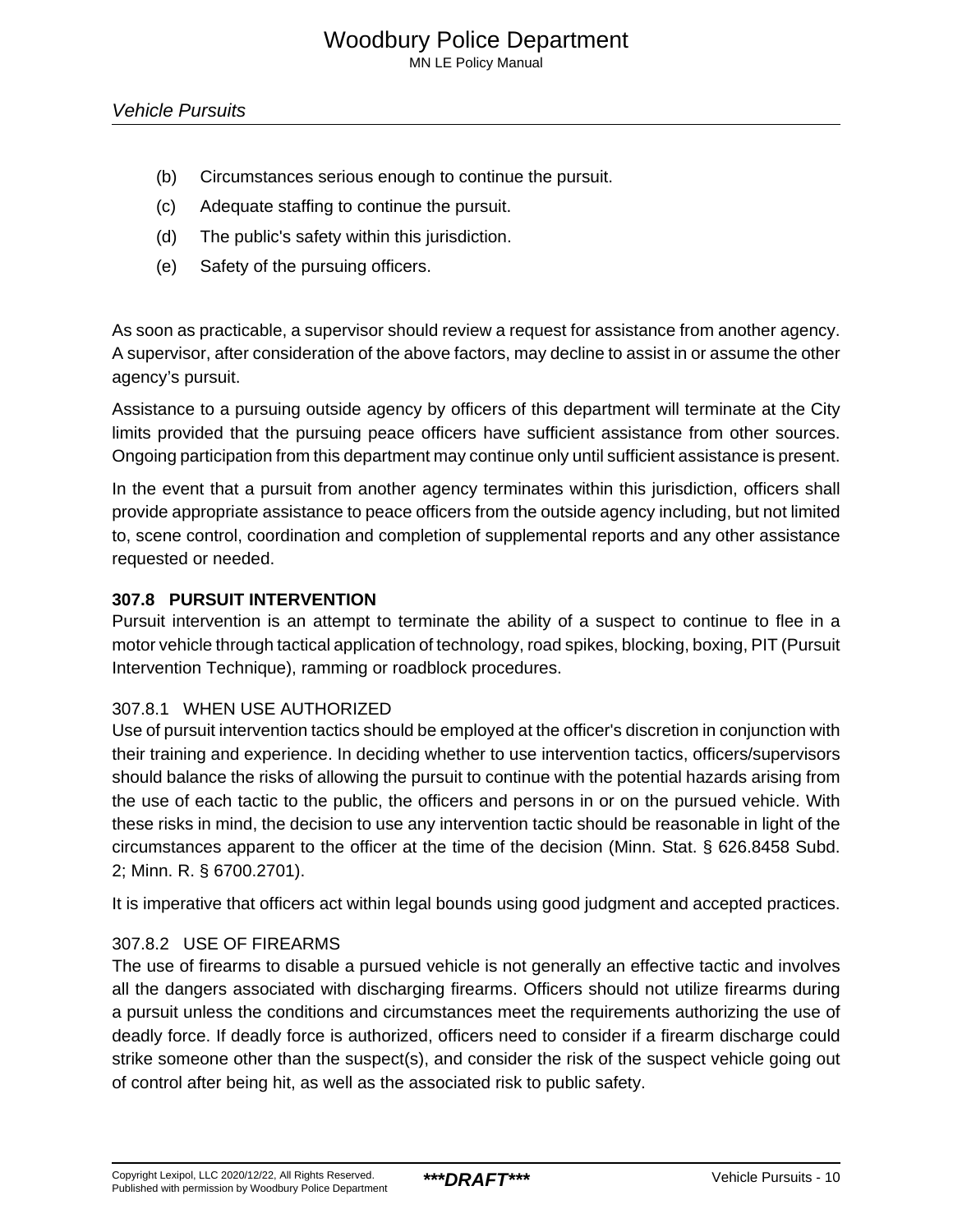Nothing in this section shall be construed to prohibit any officer from using a firearm to stop a suspect from using a vehicle as a deadly weapon.

# 307.8.3 INTERVENTION STANDARDS

Any pursuit intervention tactic, depending upon the conditions and circumstances under which it is used, may present dangers to the officers, the public or anyone in or on the vehicle being pursued. Certain applications of intervention tactics may be construed to be a use of force, including deadly force, and are subject to Department policies guiding such use. Officers who have not received Department-approved training in the application and use of any intervention tactic or equipment shall consider these facts and requirements prior to deciding how, when, where and if an intervention tactic should be employed.

- (a) **Blocking or vehicle intercept** (other than low speeds or a stopped suspect vehicle) should only be considered in cases involving felony suspects or impaired drivers who pose a threat to public safety when officers reasonably believe that attempting a conventional enforcement stop will likely result in the driver attempting to flee in the vehicle. Because of the potential risks involved, this technique should only be employed by officers who have received training in such tactics and after giving consideration to the following:
	- 1. The need to immediately stop the suspect vehicle or prevent it from leaving substantially outweighs the risks of injury or death to occupants of the suspect vehicle, officers or other members of the public.
	- 2. All other reasonable intervention techniques have failed or reasonably appear ineffective.
	- 3. Employing the blocking maneuver does not unreasonably increase the risk to officer safety.
	- 4. The target vehicle is stopped or traveling at a low speed. Under this premise, vehicle contact is not considered deadly force under this policy if it would not likely result in death or great bodily harm.
	- 5. At no time should civilian vehicles be used to deploy this technique.
- (b) **PIT:** Only those officers trained in the use of PIT will be authorized to use this procedure. Officers should rely on their training and take into consideration the location, circumstances and conditions presented at the time, including the potential for risk of injury to officers, the public and occupants of the pursued vehicle.
	- 1. Officers should consider the vehicle type, speeds, and roadway design in conjunction with their training when deciding on employing a PIT maneuver.
	- 2. PIT is permissible and discretionary; it is not mandated to be utilized.
	- 3. Should a PIT maneuver be initiated, a third vehicle may join the pursuit to assist with the application of a tactical vehicle intervention.
	- 4. Generally, a PIT maneuver should only be utilized if speeds are 40 mph or less.
- (c) **Ramming** a fleeing vehicle should be done only after other reasonable tactical means at the officer's disposal have been exhausted. This tactic should be reserved for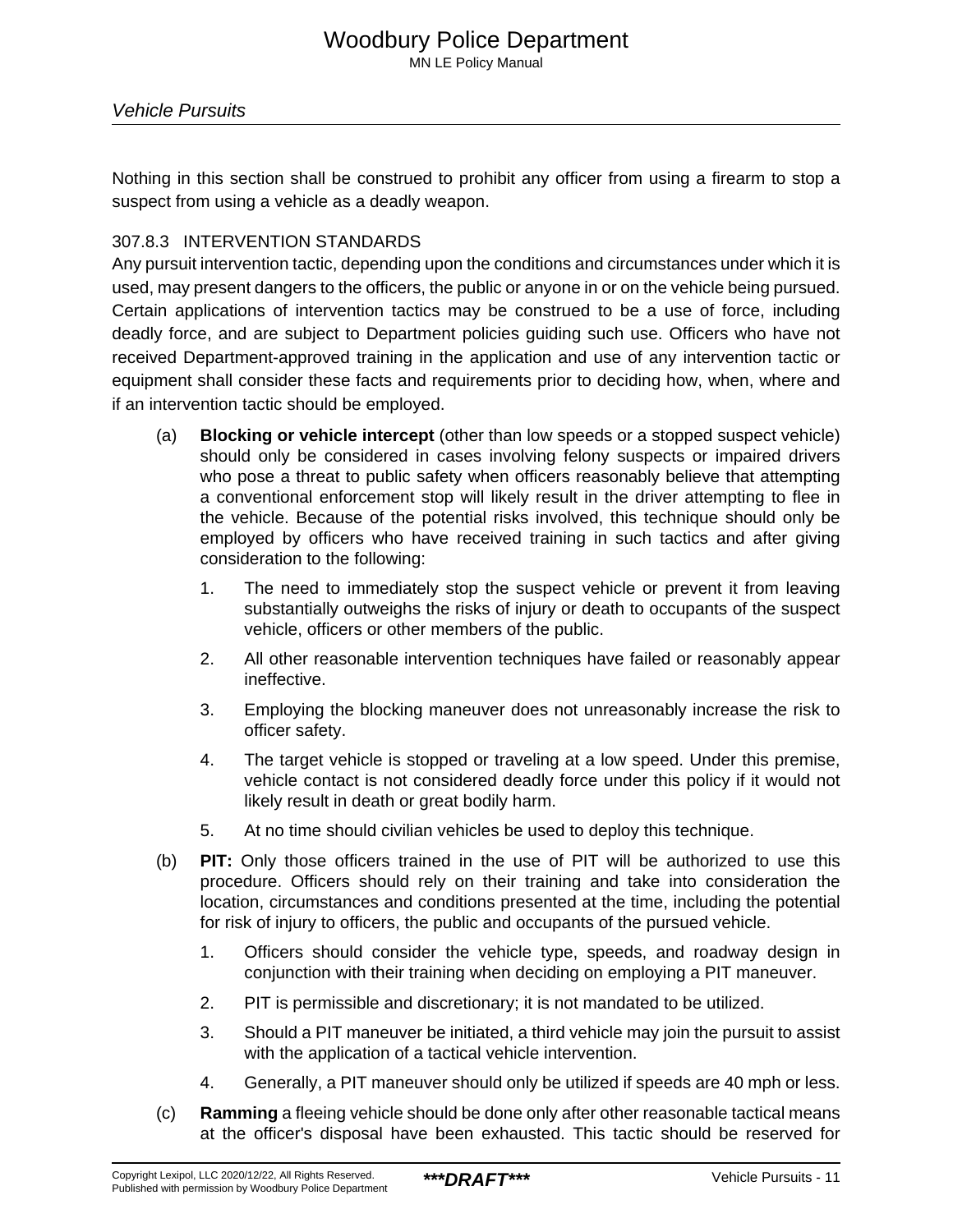situations where there does not appear to be another reasonable alternative method. This policy is an administrative guide to direct officers in their decision-making process before ramming another vehicle. When ramming is used as a means to stop a fleeing vehicle, the following factors should be present:

- 1. The suspect is an actual or suspected felon, who reasonably appears to represent a serious threat to the public if not apprehended, and;
- 2. The suspect is driving with willful or wanton disregard for the safety of other persons or is driving in a reckless and life-endangering manner.
- 3. If there does not reasonably appear to be a present or immediately foreseeable serious threat to the public, the use of ramming is not authorized.
- (d) **Boxing**: Pursuing officers should obtain supervisor approval before attempting to box a suspect vehicle during a pursuit. The use of such a technique must be carefully coordinated with all involved units, taking into consideration the circumstances and conditions apparent at the time, as well as the potential risk of injury to officers, the public and occupants of the pursued vehicle.
- (e) **Tire deflation devices** should be deployed only when it is reasonably apparent that only the pursued vehicle will be affected by their use. Prior to the deployment of tire deflation devices, the officer shall notify pursuing units and the supervisor of the intent and location. Officers should carefully consider the limitations of such devices as well as the potential risks to officers, the public and occupants of the pursued vehicle. If the pursued vehicle is a motorcycle, a vehicle transporting hazardous materials or a school bus transporting children officers and supervisors should weigh the potential consequences against the need to immediately stop the vehicle.
- (f) **Roadblocks:** Because roadblocks involve a potential for serious injury or death to occupants of the pursued vehicle if the suspect does not stop, the intentional placement of roadblocks in the direct path of a pursued vehicle is generally discouraged and should not be deployed without prior approval of a supervisor, and only then under extraordinary conditions when all other reasonable intervention techniques have failed or reasonably appear ineffective and the need to immediately stop the pursued vehicle substantially outweighs the risks of injury or death to occupants of the pursued vehicle, officers or other members of the public.

## 307.8.4 CAPTURE OF SUSPECTS

Proper self-discipline and sound professional judgment are the keys to a successful conclusion of a pursuit and apprehension of evading suspects. Officers shall use only that amount of force that reasonably appears necessary under the circumstances to properly perform their lawful duties.

Unless relieved by a supervisor, the primary officer should coordinate efforts to apprehend the suspect(s) following the pursuit. Officers should consider safety of the public and the involved officers when formulating plans to contain and capture the suspect.